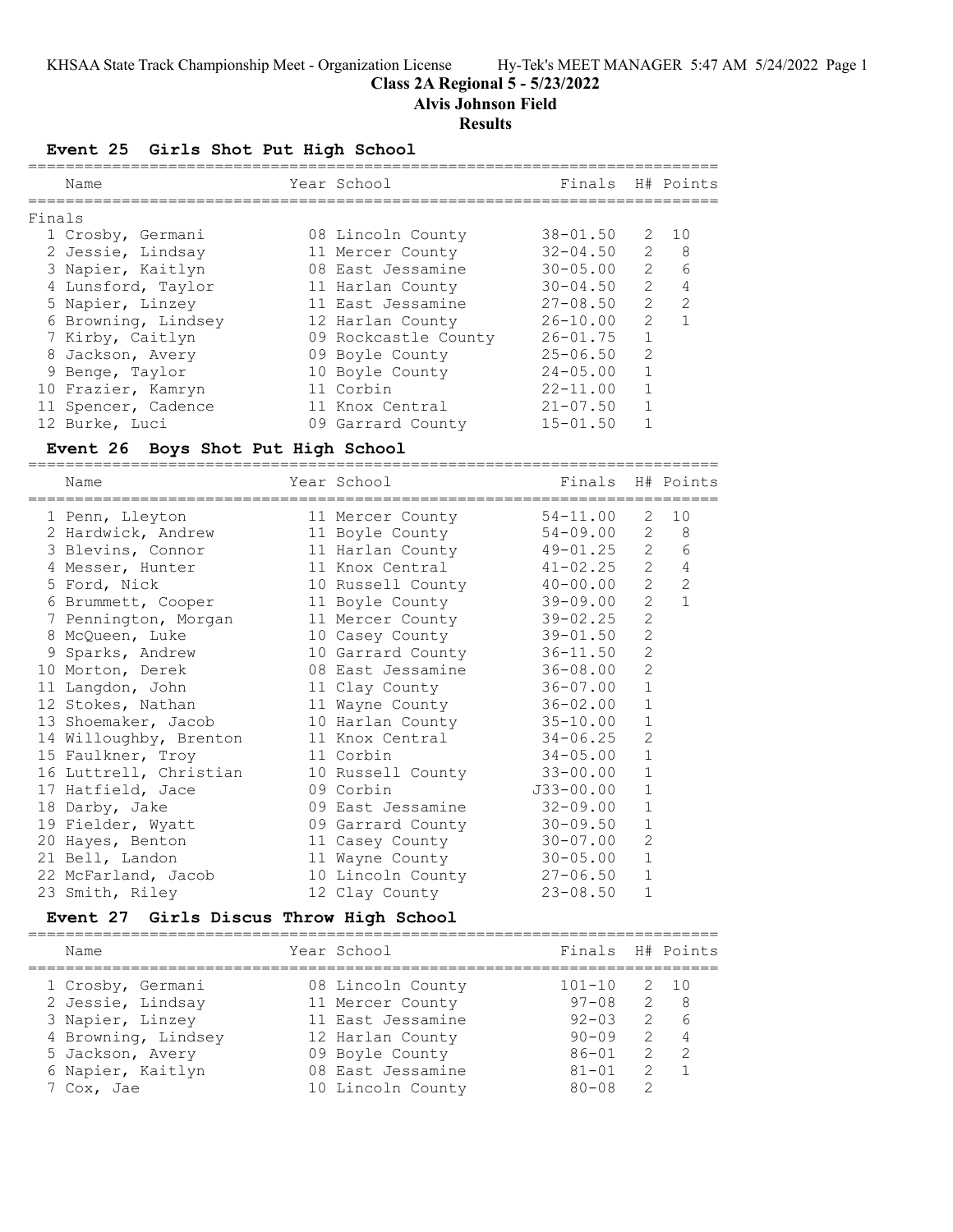# **Class 2A Regional 5 - 5/23/2022**

==========================================================================

**Alvis Johnson Field**

#### **Results**

# **....Event 27 Girls Discus Throw High School**

| 8 Lunsford, Taylor  | 11 Harlan County     | 76-01     |   |
|---------------------|----------------------|-----------|---|
| 9 Kirby, Caitlyn    | 09 Rockcastle County | $75 - 08$ | 2 |
| 10 Benge, Taylor    | 10 Boyle County      | $53 - 08$ | 1 |
| 11 Spencer, Cadence | 11 Knox Central      | $51 - 06$ |   |
| 12 Frazier, Kamryn  | 11 Corbin            | $43 - 11$ |   |
| 13 Burke, Luci      | 09 Garrard County    | $43 - 10$ |   |

# **Event 28 Boys Discus Throw High School**

| Name                                                                            | Year School                | Finals H# Points |                |                |
|---------------------------------------------------------------------------------|----------------------------|------------------|----------------|----------------|
| 1 Brummett, Cooper 11 Boyle County 146-11                                       |                            |                  | $\overline{2}$ | 10             |
| 2 Hardwick, Andrew 11 Boyle County 141-11 2                                     |                            |                  |                | 8 <sup>8</sup> |
| 3 Penn, Lleyton 11 Mercer County 138-08 2                                       |                            |                  |                | 6              |
| 4 Sparks, Andrew                                                                | 10 Garrard County 127-03 2 |                  |                | $\overline{4}$ |
| 5 McQueen, Luke 10 Casey County 123-03 2                                        |                            |                  |                | $\overline{c}$ |
| 6 Collier, Byron 11 Mercer County 121-04                                        |                            |                  | 2              | $\mathbf{1}$   |
| 7 Partin, Steve                                                                 | 10 Knox Central 116-02     |                  | $\overline{2}$ |                |
| 8 Willoughby, Brenton                                                           | 11 Knox Central 113-06     |                  | $\overline{2}$ |                |
| 9 Sumner, Xander                                                                | 12 McCreary Central 113-01 |                  | $\overline{2}$ |                |
| 10 Blevins, Connor                                                              | 11 Harlan County 113-00    |                  | $\overline{2}$ |                |
| 11 Langdon, John                                                                | 11 Clay County             | $108 - 00$       | $\overline{2}$ |                |
| 12 Hayes, Benton                                                                | 11 Casey County 107-03     |                  | $\overline{2}$ |                |
| 13 Caldwell, Ethan                                                              | 12 Harlan County 105-04    |                  | $\mathbf{1}$   |                |
| 14 Morton, Derek 68 East Jessamine 104-09<br>15 Faulkner, Troy 11 Corbin 102-02 |                            |                  | $\overline{c}$ |                |
|                                                                                 |                            | $102 - 02$       | $\mathbf{1}$   |                |
| 16 Hatfield, Jace 69 Corbin                                                     |                            | $93 - 08$        | $\mathbf{1}$   |                |
| 17 Ford, Nick                                                                   | 10 Russell County 92-06    |                  | $\mathbf{1}$   |                |
| 18 Saylor, Zach                                                                 | 10 Garrard County 92-05    |                  | $\mathbf{1}$   |                |
| 19 Luttrell, Christian 10 Russell County 86-11                                  |                            |                  | $\mathbf{1}$   |                |
| 20 Johnson, Elijah                                                              | 10 Lincoln County 78-09    |                  | $\mathbf{1}$   |                |
| 21 Walton, Landon 69 East Jessamine 78-05                                       |                            |                  | $\mathbf{1}$   |                |
| 22 McFarland, Jacob 10 Lincoln County 74-00                                     |                            |                  | $\mathbf{1}$   |                |
| 23 Bell, Landon                                                                 | 11 Wayne County 73-10      |                  | $\mathbf{1}$   |                |
| 24 Hensley, Landon 12 Bell County 73-02                                         |                            |                  | $\mathbf{1}$   |                |
| 25 Chitwood, Thomas                                                             | 10 McCreary Central 65-01  |                  | $\mathbf{1}$   |                |
| 26 Smith, Riley                                                                 | 12 Clay County             | 60-02            | $\mathbf{1}$   |                |

# **Event 29 Girls Long Jump High School**

| Name                 | Year School          | Finals H# Points |               |                |
|----------------------|----------------------|------------------|---------------|----------------|
| 1 Martin, Allie      | 12 Rockcastle County | $17 - 01.00$     | 2             | 10             |
| 2 Wise, Molly        | 12 Boyle County      | $16 - 10.75$     | 2             | - 8            |
| 3 Piazza, Jai Maria  | 11 Mercer County     | $15 - 10.00$     | $2^{\circ}$   | 6              |
| 4 Fraddosio, Audrey  | 09 East Jessamine    | $J15 - 10.00$    | $2^{\circ}$   | $\overline{4}$ |
| 5 Fain, Jaylynn      | 10 Knox Central      | 15-09.00         | $\mathcal{P}$ | $\mathcal{P}$  |
| 6 Swinney, Maliyah   | 07 Rockcastle County | $15 - 02.75$     | $\mathcal{L}$ |                |
| 7 Russell, Maddie Jo | 10 Corbin            | $14 - 11.00$     | $\mathcal{L}$ |                |
| 8 Moore, Emilea      | 10 East Jessamine    | $14 - 09.50$     | $\mathcal{L}$ |                |
| 9 Estep, Belle       | 10 Corbin            | $14 - 01.00$     |               |                |
| 10 Morrow, Molly     | 12 Garrard County    | $J14 - 01.00$    |               |                |
| 11 Morrow, Grace     | 12 Garrard County    | $14 - 00.75$     |               |                |
| 12 Lawson, Lexi      | 09 Boyle County      | $13 - 10.75$     |               |                |
| 13 Cox, Jae          | 10 Lincoln County    | $13 - 09.50$     |               |                |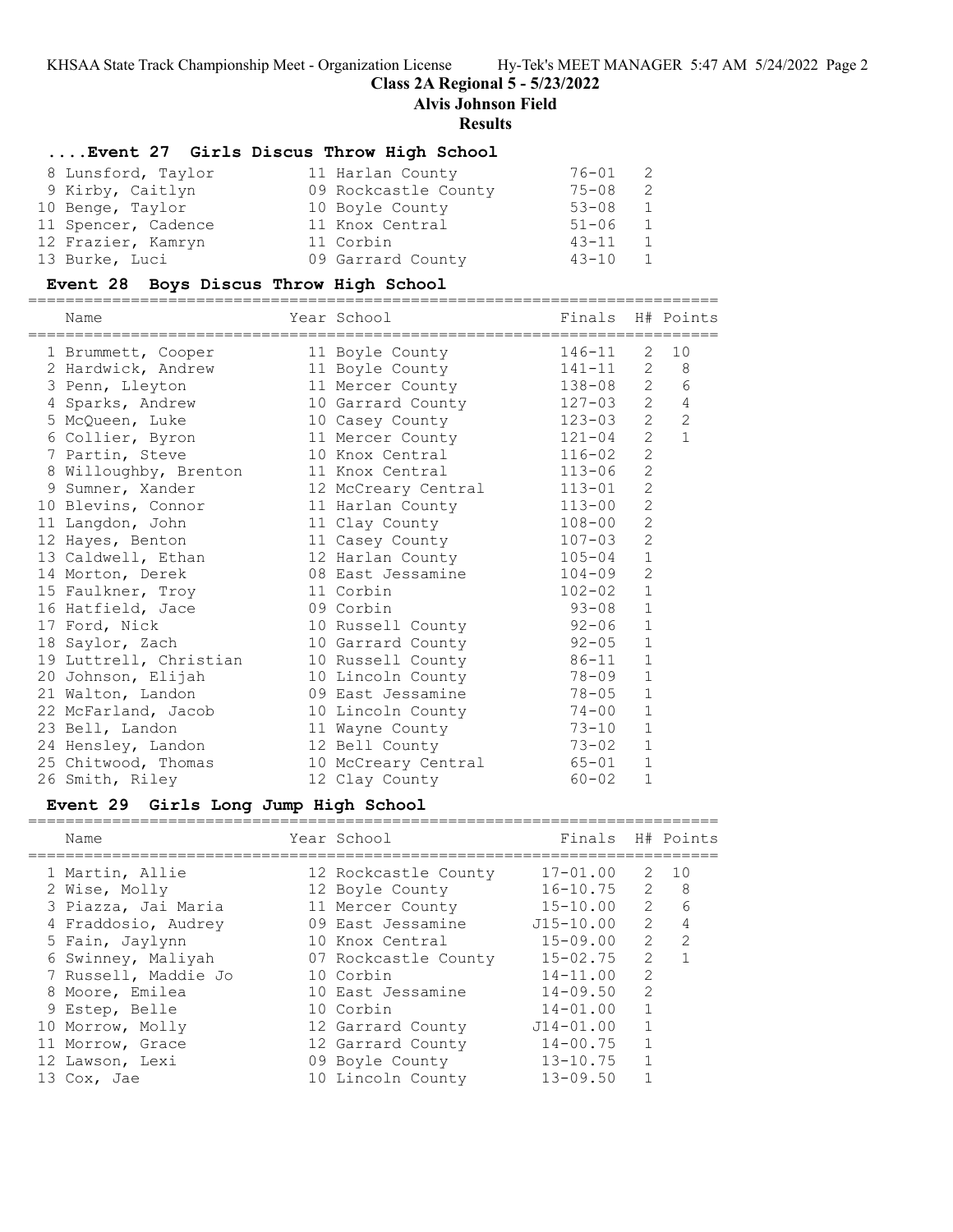**Class 2A Regional 5 - 5/23/2022**

**Alvis Johnson Field**

#### **Results**

# **....Event 29 Girls Long Jump High School**

| 14 Middleton, Maddi | 08 Harlan County  | 13-01.00 |  |
|---------------------|-------------------|----------|--|
| -- Craig, Kyleigh   | 12 Lincoln County | FOUL 1   |  |
| -- Hensley, Heaven  | 09 Harlan County  | FOUL 1   |  |

# **Event 30 Boys Long Jump High School**

==========================================================================

| Name | Year School | Finals H# Points |
|------|-------------|------------------|
|------|-------------|------------------|

| 1 Mays, Matthew       | 12 Mercer County              | $21 - 03.50$ |                | 2 10           |
|-----------------------|-------------------------------|--------------|----------------|----------------|
| 2 Burkhart, Chase     | 12 Garrard County 21-03.25    |              | 2              | 8 <sup>8</sup> |
| 3 Longmire, Treyveon  | 12 Corbin                     | $21 - 01.00$ | 2              | 6              |
| 4 Jackson, Tajii      | 12 East Jessamine 20-04.75    |              | 2              | $\overline{4}$ |
| 5 Spangler, Luke      | 11 Casey County               | $20 - 02.50$ | 2              | $\overline{2}$ |
| 6 Spurlock, Gavon     | 11 Harlan County              | 20-01.00     | $\overline{2}$ | $\mathbf{1}$   |
| 7 Jackson, Donovan    | 12 Casey County               | 19-09.00     | $\overline{2}$ |                |
| 8 Llewellyn, Hayden   | 11 Corbin                     | $19 - 03.00$ | $\overline{2}$ |                |
| 9 Dunn, Brayden       | 12 Mercer County              | 19-00.00     | $\overline{c}$ |                |
| 10 Crofts, Jacob      | 12 East Jessamine             | 18-10.25     | $\overline{2}$ |                |
| 11 Alexander, William | 11 Boyle County               | $18 - 08.25$ | $\mathbf{1}$   |                |
| 12 Haywood, Taelor    | 10 Harlan County              | $18 - 05.50$ | $\overline{2}$ |                |
| 13 Warren, Ben        | 07 Knox Central               | $18 - 03.50$ | $\mathbf{1}$   |                |
| 14 Rahbany, John      | 11 Boyle County               | $18 - 02.25$ | $\mathbf{1}$   |                |
| 15 Godber, Daniel     | 12 Garrard County             | 17-09.50     | $\overline{2}$ |                |
| 16 Trosper, Clayton   | 11 Russell County             | $17 - 01.50$ | $\mathbf{1}$   |                |
| 17 Pendleton, Keaton  | 09 Lincoln County             | $16 - 09.75$ | $\mathbf{1}$   |                |
| 18 Roberts, Eli       | 07 Lincoln County             | $16 - 09.00$ | $\overline{2}$ |                |
| 19 Woods, Jayden      | 08 Clay County                | $15 - 10.75$ | $\mathbf{1}$   |                |
| 20 Miracle, Cooper    | 09 Bell County                | $15 - 06.75$ | $\mathbf{1}$   |                |
| 21 Anzures, Connor    | 10 Rockcastle County 15-04.75 |              | $\mathbf{1}$   |                |
| 22 Brown, Tucker      | 10 Knox Central               | $14 - 09.75$ | $\mathbf{1}$   |                |
| 23 Robinson, Demarcus | 12 Rockcastle County          | $13 - 09.00$ | $\mathbf{1}$   |                |
| 24 Hooker, Jaxon      | 10 Clay County                | $13 - 06.75$ | $\mathbf{1}$   |                |

# **Event 31 Girls Triple Jump High School**

| Name               | Year School          | Finals        | Points        |
|--------------------|----------------------|---------------|---------------|
| 1 Wise, Molly      | 12 Boyle County      | $36 - 07.25$  | 10            |
| 2 Martin, Allie    | 12 Rockcastle County | $35 - 07.75$  | 8             |
| 3 Yeast, Teigh     | 08 Mercer County     | $34 - 05.25$  | 6             |
| 4 Piazza, Ralasia  | 08 Mercer County     | $33 - 10.25$  | 4             |
| 5 Swinney, Maliyah | 07 Rockcastle County | $33 - 03.00$  | $\mathcal{L}$ |
| 6 Evans, Reece     | 11 East Jessamine    | $30 - 11.50$  |               |
| 7 Middleton, Maddi | 08 Harlan County     | $30 - 00.00$  |               |
| 8 Vittitow, Alexis | 09 East Jessamine    | $J30 - 00.00$ |               |
| 9 Gibson, Grace    | 11 Corbin            | $J30 - 00.00$ |               |
| 10 Morrow, Grace   | 12 Garrard County    | $29 - 06.50$  |               |
| 11 Good, Emma      | 09 Corbin            | $29 - 02.00$  |               |
| 12 Lawson, Lexi    | 09 Boyle County      | $27 - 09.25$  |               |
| 13 Onoda, Tamako   | 12 Lincoln County    | $26 - 11.75$  |               |
| 14 Craiq, Kyleigh  | 12 Lincoln County    | $26 - 11.00$  |               |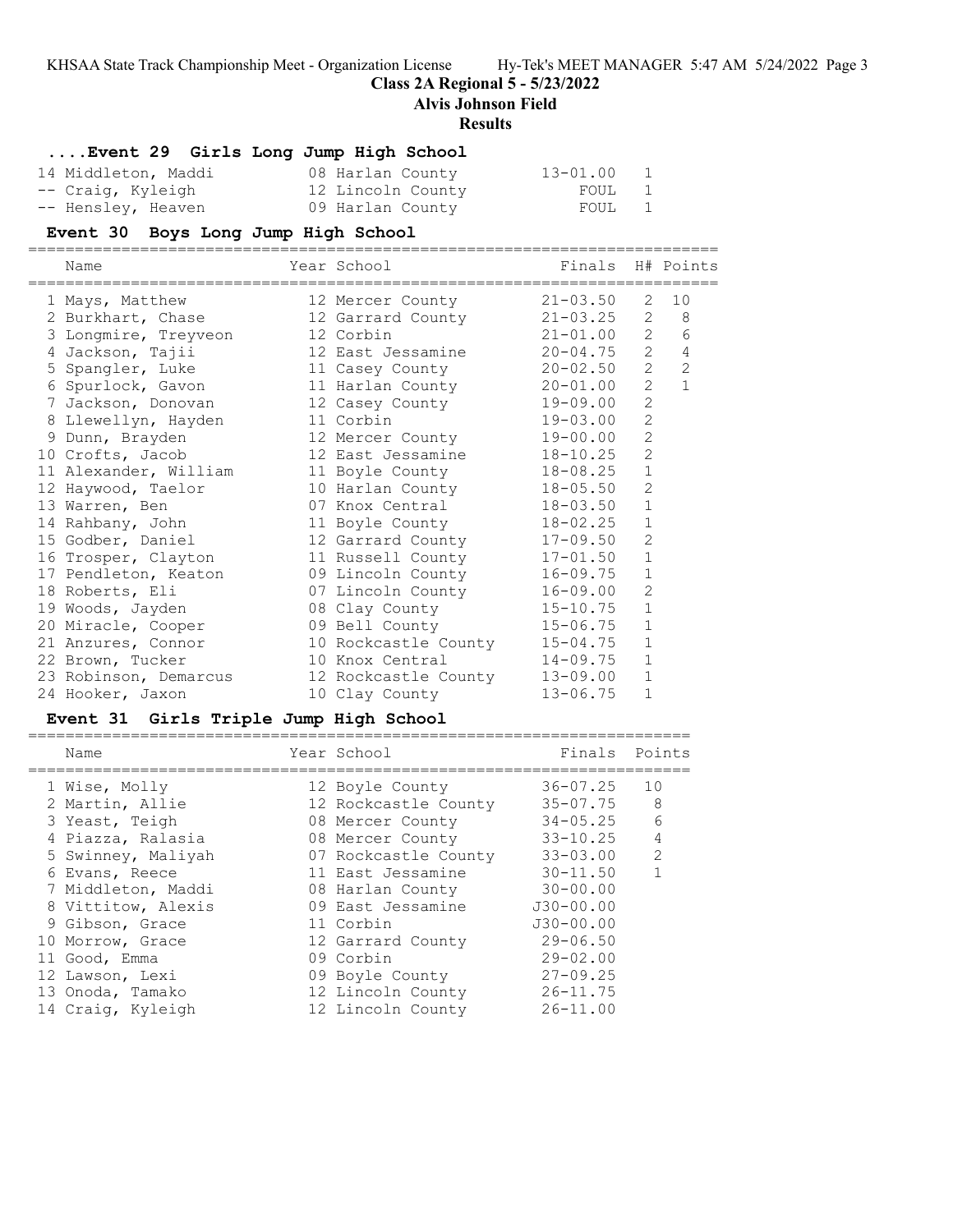#### **Class 2A Regional 5 - 5/23/2022**

**Alvis Johnson Field**

#### **Results**

#### **Event 32 Boys Triple Jump High School**

| Name                  | Year School          | Finals H# Points |                                                                                                                                                                                                                                                                                                                                                                                                                            |                |
|-----------------------|----------------------|------------------|----------------------------------------------------------------------------------------------------------------------------------------------------------------------------------------------------------------------------------------------------------------------------------------------------------------------------------------------------------------------------------------------------------------------------|----------------|
| 1 Mays, Matthew       | 12 Mercer County     | 44-03.00         | 2                                                                                                                                                                                                                                                                                                                                                                                                                          | 10             |
| 2 Mays, Thaddeus      | 10 Mercer County     | $42 - 10.50$     | 2                                                                                                                                                                                                                                                                                                                                                                                                                          | 8              |
| 3 Spangler, Luke      | 11 Casey County      | $39 - 01.50$     | 2                                                                                                                                                                                                                                                                                                                                                                                                                          | 6              |
| 4 Sell, Clem          | 11 Corbin            | $38 - 11.50$     | $\mathcal{L}$                                                                                                                                                                                                                                                                                                                                                                                                              | $\overline{4}$ |
| 5 Redford, Myles      | 09 East Jessamine    | $38 - 07.25$     | $\mathcal{L}$                                                                                                                                                                                                                                                                                                                                                                                                              | $\mathcal{L}$  |
| 6 Spurlock, Gavon     | 11 Harlan County     | 38-07.00         | $\mathcal{L}$                                                                                                                                                                                                                                                                                                                                                                                                              |                |
| 7 Fields, Noah        | 12 Clay County       | $37 - 01.00$     | $\mathcal{L}$                                                                                                                                                                                                                                                                                                                                                                                                              |                |
| 8 Pendleton, Keaton   | 09 Lincoln County    | $36 - 02.00$     | 1                                                                                                                                                                                                                                                                                                                                                                                                                          |                |
| 9 Howard, Brayden     | 10 Harlan County     | $35 - 08.50$     | $\mathbf{1}$                                                                                                                                                                                                                                                                                                                                                                                                               |                |
| 10 Brown, Tucker      | 10 Knox Central      | $35 - 06.00$     | 1                                                                                                                                                                                                                                                                                                                                                                                                                          |                |
| 11 Gay, Titus         | 07 Boyle County      | $35 - 02.50$     | $\mathbf{1}$                                                                                                                                                                                                                                                                                                                                                                                                               |                |
| 12 Whitworth, Clayton | 09 Garrard County    | $35 - 01.75$     |                                                                                                                                                                                                                                                                                                                                                                                                                            |                |
| 13 Johnson, Elijah    | 10 Lincoln County    | $34 - 06.25$     |                                                                                                                                                                                                                                                                                                                                                                                                                            |                |
| 14 Woods, Jayden      | 08 Clay County       | $34 - 01.00$     |                                                                                                                                                                                                                                                                                                                                                                                                                            |                |
| -- Anzures, Connor    | 10 Rockcastle County | FOUL             |                                                                                                                                                                                                                                                                                                                                                                                                                            |                |
| -- Robinson, Demarcus | 12 Rockcastle County | FOUL             |                                                                                                                                                                                                                                                                                                                                                                                                                            |                |
| -- Lanham, Brady      | 10 Corbin            | FOUL             | $\mathfrak{D}_{1}^{2}(\mathfrak{D}_{1})=\mathfrak{D}_{2}^{2}(\mathfrak{D}_{2})=\mathfrak{D}_{2}^{2}(\mathfrak{D}_{1})=\mathfrak{D}_{2}^{2}(\mathfrak{D}_{2})=\mathfrak{D}_{2}^{2}(\mathfrak{D}_{1})=\mathfrak{D}_{2}^{2}(\mathfrak{D}_{1})=\mathfrak{D}_{2}^{2}(\mathfrak{D}_{1})=\mathfrak{D}_{2}^{2}(\mathfrak{D}_{1})=\mathfrak{D}_{2}^{2}(\mathfrak{D}_{1})=\mathfrak{D}_{2}^{2}(\mathfrak{D}_{1})=\mathfrak{D}_{2}^{$ |                |

#### **Event 33 Girls High Jump High School**

======================================================================= Name Year School Finals Points ======================================================================= 1 Fain, Jaylynn 10 Knox Central 4-10.00 10 2 Estep, Belle 10 Corbin 4-08.00 8 3 Kidd, Kendall 12 McCreary Central J4-08.00 6 4 Piazza, Ralasia 08 Mercer County J4-08.00 4 5 Fraddosio, Audrey 09 East Jessamine 4-06.00 2 6 Frost, Isabella 10 Knox Central J4-06.00 1 7 Phillips, Paige 10 Harlan County 4-04.00 7 Russell, Maddie Jo 10 Corbin 1 4-04.00 9 Loudermilk, Karalinn 12 Rockcastle County 4-02.00 9 Heath, Abigail 08 Boyle County 4-02.00 11 Cox, Jae 10 Lincoln County J4-02.00 12 Peavie, Gracie 09 Rockcastle County 4-00.00 12 Middleton, Maddi 08 Harlan County 4-00.00 14 Bodner, Alayna 09 Lincoln County J4-00.00 -- Cummins, Sydney 10 East Jessamine NH

### **Event 34 Boys High Jump High School**

=======================================================================

|  | Name                 | Year School          | Finals       | Points         |
|--|----------------------|----------------------|--------------|----------------|
|  | 1 Burkhart, Chase    | 12 Garrard County    | $6 - 02.00$  | 10             |
|  | 2 Llewellyn, Hayden  | 11 Corbin            | $6 - 00.00$  | - 8            |
|  | 3 Longmire, Treyveon | 12 Corbin            | $5 - 10.00$  | 6              |
|  | 4 Farris, Reid       | 11 McCreary Central  | $5 - 08.00$  | $\overline{4}$ |
|  | 5 Spurlock, Gavon    | 11 Harlan County     | $J5 - 08.00$ | $\mathcal{L}$  |
|  | 6 Spangler, Luke     | 11 Casey County      | $5 - 06.00$  |                |
|  | 7 Burton, Jaidan     | 11 Rockcastle County | $J5 - 06.00$ |                |
|  | 8 Mays, Matthew      | 12 Mercer County     | $5 - 04.00$  |                |
|  | 9 Leines, Andrew     | 11 Boyle County      | $J5 - 04.00$ |                |
|  | 10 Roberts, Eli      | 07 Lincoln County    | $5 - 02.00$  |                |
|  | 10 Haywood, Taelor   | 10 Harlan County     | $5 - 02.00$  |                |
|  |                      |                      |              |                |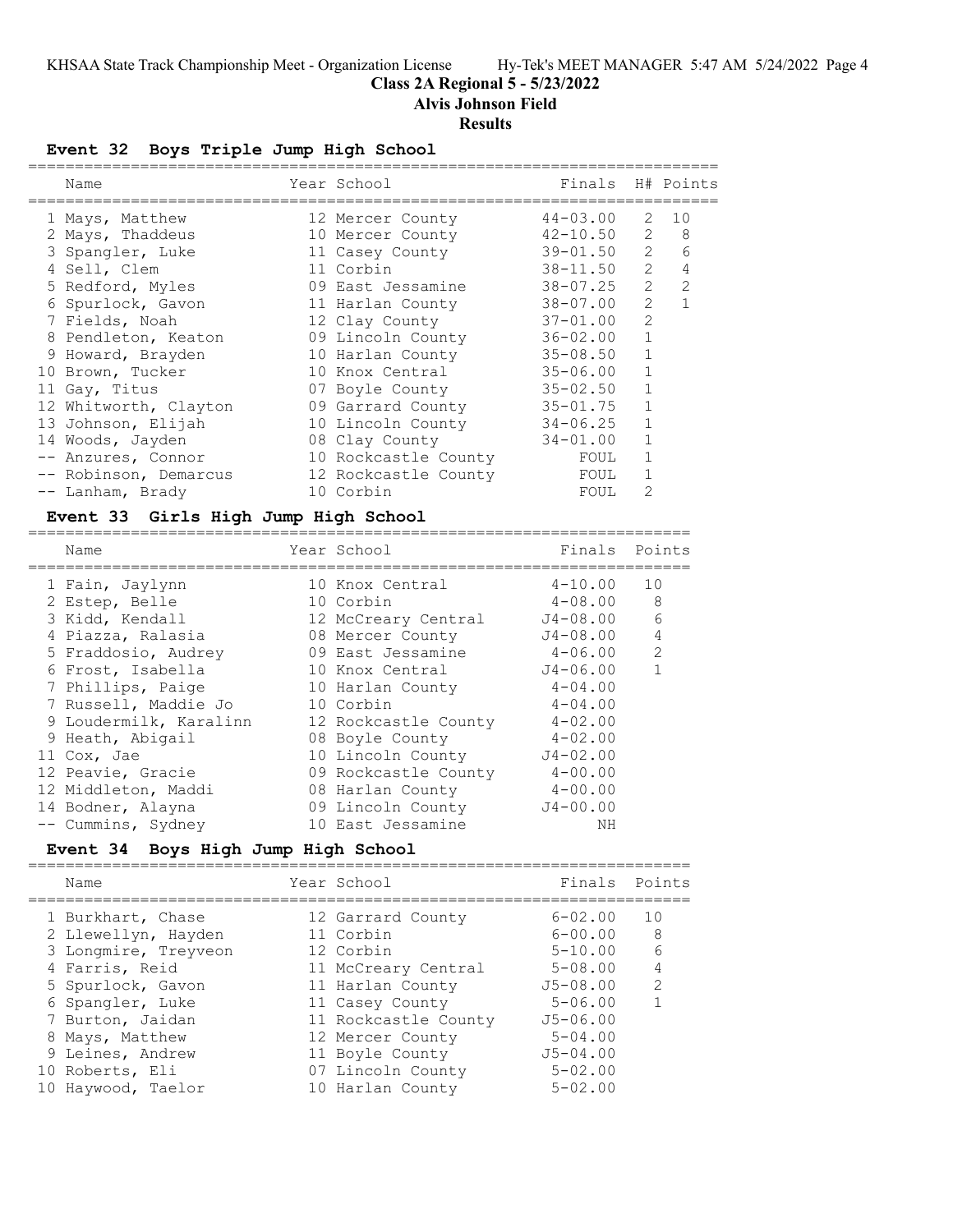**Class 2A Regional 5 - 5/23/2022**

**Alvis Johnson Field**

#### **Results**

#### **....Event 34 Boys High Jump High School**

| 12 Brown, Tucker      | 10 Knox Central     | $J5 - 02.00$ |
|-----------------------|---------------------|--------------|
| 13 Whitworth, Clayton | 09 Garrard County   | $5 - 00.00$  |
| 14 Derousse, Allen    | 12 Mercer County    | $4 - 08.00$  |
| 14 Farris, Baylor     | 11 McCreary Central | $4 - 08.00$  |
| -- Sallee, Toby       | 09 Lincoln County   | NH           |
| -- Crofts, Jacob      | 12 East Jessamine   | ΝH           |

#### **Event 35 Girls Pole Vault High School**

======================================================================= Year School Finals Points ======================================================================= 1 Daniels, Madison 09 Harlan County 7-06.00 10 2 Owens, Jaden 09 Boyle County J7-06.00 8 3 Faulkner, Lauren 12 Corbin J7-06.00 6 4 Clem, Taylor 10 Harlan County 7-00.00 4 5 Henson, Addy 09 Corbin J7-00.00 2 6 Burke, Natalee 09 Boyle County 6-00.00 1 7 Russell, Myona 09 Mercer County 5-06.00

#### **Event 36 Boys Pole Vault High School**

| Name               | Year School      | Finals Points |               |
|--------------------|------------------|---------------|---------------|
| 1 Lambo, Logan     | 12 Knox Central  | $13 - 06.00$  | 1 O           |
| 2 Mays, Thaddeus   | 10 Mercer County | $12 - 00.00$  | 8             |
| 3 Lockhart, Andrew | 08 Boyle County  | $11 - 00.00$  | 6             |
| 4 Lockhart, Alex   | 12 Boyle County  | $J11 - 00.00$ |               |
| 5 Stacy, Parker    | 09 Corbin        | $J11 - 00.00$ | $\mathcal{L}$ |
| 6 McCreary, Landon | 10 Harlan County | $J11 - 00.00$ |               |
| 7 Brown, Jayce     | 08 Harlan County | $9 - 06.00$   |               |
| 7 Stacy, Dylan     | 11 Corbin        | $9 - 06.00$   |               |
| 9 Weldon, Tytus    | 11 Mercer County | $9 - 00.00$   |               |
|                    |                  |               |               |

#### **Event 41 Mixed Shot Put Unified**

| Name             | Year School        | Finals                  |  |
|------------------|--------------------|-------------------------|--|
| 1 Robinson, Seth | M11 Harlan County  | 62-08.00 William Jones  |  |
| 2 Alija, Skender | M10 East Jessamine | 56-07.00 Jake Darby     |  |
| 3 Michael, Kaleb | M11 Harlan County  | 53-04.50 Tanner Griffen |  |
| 4 Pettit, Willie | M12 Mercer County  | 45-10.00 Landon Yates   |  |
| 5 Lear, Kaden    | M10 East Jessamine | 42-00.50 Landon Walton  |  |
| 6 Bowling, Josie | W09 Mercer County  | 37-00.00 Aiden McKinney |  |

#### **Event 42 Mixed Long Jump Unified**

| Name                                                     | Year School                                                  | Finals               |                                                                                  |
|----------------------------------------------------------|--------------------------------------------------------------|----------------------|----------------------------------------------------------------------------------|
| 1 Alija, Skender<br>2 Bradley, Alex<br>3 Gullion, Thomas | M10 East Jessamine<br>M10 Mercer County<br>M12 Mercer County |                      | 24-03.00 Avery McCollum<br>21-04.00 Morgan Pennington<br>16-04.50 Garrett Fister |
|                                                          | Women - High School - Team Rankings - 18 Events Scored       |                      |                                                                                  |
| 1) Mercer County                                         | 132                                                          | 2) Rockcastle County | 85                                                                               |